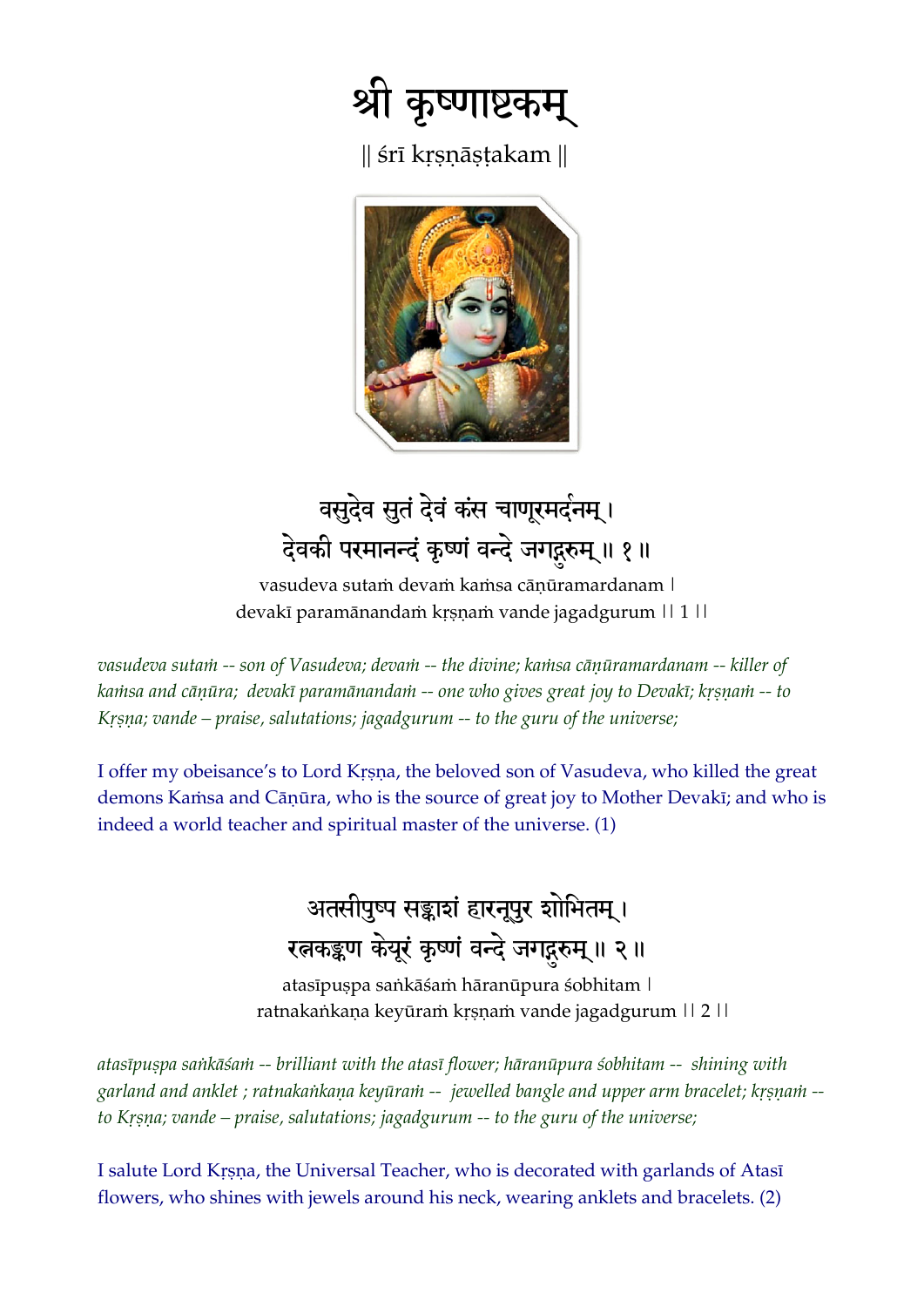## कुटिलालक संयुक्तं पूर्ण चन्द्रनिभाननम् । विलसत्कुण्डल धरं कृष्णं वन्दे जगद्गुरुम् ॥ ३ ॥

kuțilālaka samyuktam pūrņa candranibhānanam | vilasatkundala dharam krsnam vande jagadgurum || 3 ||

kuțilālaka samyuktam -- one with curly hair; pūrņa candranibhānanam -- one whose face is like the *full moon; vilasatkundala dharam -- wearing playful ear ornament; krsnam -- to Krsna; vande – praise, salutations; jagadgurum -- to the guru of the universe;* 

I salute Lord Kåñëa, the Universal Teacher. His transcendental face, which shines like the full moon, is decorated with curling locks of black hair and beautiful ear-rings. (3)

## मन्दार गन्धसंयुक्तं चारुहासं चतुर्भुजम् । बर्हि पिञ्छाव चूडाङ्गं कृष्णं वन्दे जगद्गुरुम् ॥ ४ ॥

mandāra gandhasamyuktam cāruhāsam caturbhujam | barhi piñchāva cūḍāṅgaṁ kṛṣṇaṁ vande jagadgurum || 4 ||

mandāra gandhasa*inyuktain -- one with fragrant sandalwood paste; cāruhāsain -- one with lovely* smile; caturbhujam -- one with four hands; barhi piñchāva cūḍāṅgaṁ -- one who has peacock *feather on his head; kṛṣṇaṁ -- to Kṛṣṇa; vande – praise, salutations; jagadgurum -- to the guru of the universe;* 

I salute Lord Krsna, the Universal Teacher, whose body is anointed with fragrant sandalwood paste, who lovingly smiles, who wears on the top of His head the peacock feather and who has four arms. (4)

> उत्पुछ पद्म पत्राक्शं नीलजीमूत सन्निभम्। यादवानां शिरोरत्नं कृष्णं वन्दे जगद्गरुम् ॥ ५॥

utpulla padma patrākśam nīlajīmūta sannibham | yādavānām śiroratnam krṣṇam vande jagadgurum || 5 ||

*utpulla padma paträkçaà -- One whose eyes are like the full blown lotus; nélajémüta sannibham - whose (body) is like the dark (waterladen) cloud; yādavānā* $\dot{m}$  *śiroratna* $\dot{m}$  *-- one who is the crest jewel of the yadava clan; kr§nam -- to Kr§na; vande – praise, salutations; jagadgurum -- to the guru of the universe;* 

I salute Lord Krsna, the Universal Teacher, whose beautiful eyes resembling the fully blown lotus flowers, whose body has the colour of dark blue rain clouds, and who is the crest jewel of the Yadava clan. (5)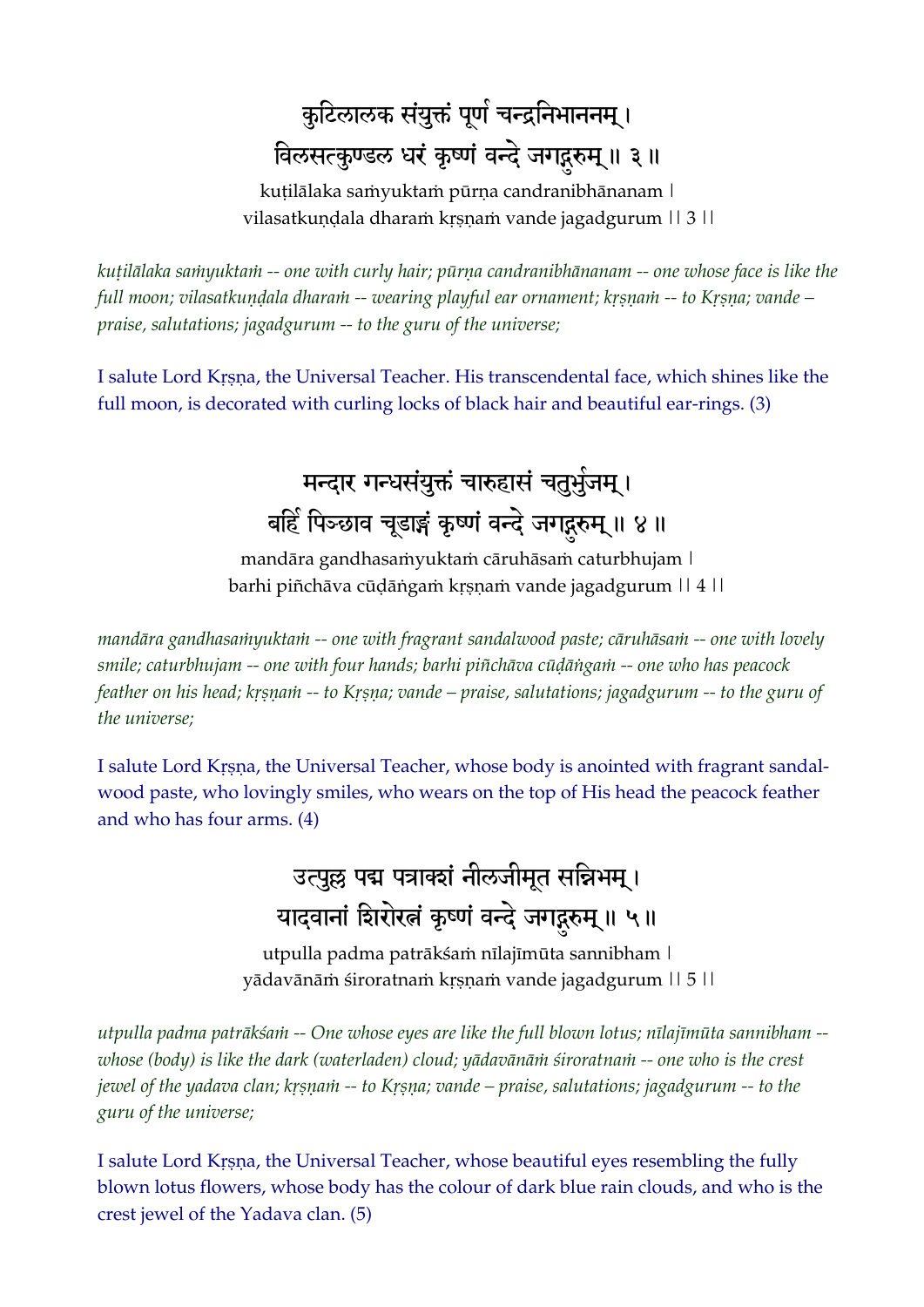# रुक्मिणी केळिसंयुक्तं पीताम्बर सुशोभितम् । अवाप्त तुलसीगन्धं कृष्णं वन्दे जगद्गुरुम् ॥ ६ ॥

rukmiņī keļisamyuktam pītāmbara suśobhitam | avāpta tulasīgandham kṛṣṇaṁ vande jagadgurum || 6 ||

rukminī keļisamyuktam -- one with the sportive Rukmini; pītāmbara suśobhitam -- one who wears *yellow silk garments; avāpta tulasīgandham -- one who is attracted by the scent of Tulasi; krsnam* -- to Krsna; vande – praise, salutations; jagadgurum -- to the guru of the universe;

I salute Lord Krsna, the Universal Teacher, who is engaged in sportive play with Rukmini, who is dressed in yellow silk garments and who is attracted by the scent of Tulasi. (6)

> गोपिकानां कुचद्वन्द्व कुङ्कुमाङ्कित वक्शसम्। श्रीनिकेतं महेष्वासं कृष्णं वन्दे जगद्गुरुम् ॥ ७॥

gopikānām kucadvandva kunkumānkita vakśasam | śrīniketam mahesvāsam krsnam vande jagadgurum || 7 ||

*gopikänäà kucadvandva kuìkumäìkita vakçasam -- one whose body is smeared with kuìkum from the love-play of the gopis; śrīniketam -- one in whom Lakshmi resides; mahesvāsam -- who is the life breath of Shiva; kr§ñam -- to Kr§ña; vande – praise, salutations; jagadgurum -- to the guru of the universe;*

I salute Lord Krsna, the Universal Teacher, the beloved of the gopikas, whose body is smeared with kunkum from the love-play of the gopis; who always lives with Laksmi and who is the life breath of Shiva. (7)

> श्रीवत्साङ्कं महोरस्कं वनमाला विराजितम् । शंख चक्रधरं देवं कृष्णं वन्दे जगद्गुरुम् ॥ ८ ॥

śrīvatsānkam mahoraskam vanamālā virājitam | śankha cakradharam devam krṣṇam vande jagadgurum || 8 ||

*frīvatsānkam -- One who has the birth mark srivatsa; mahoraskam -- one who has broad chest;* vanamālā virājitam -- one who has garland of wild flowers; śankha cakradharam devam -- the *divine god who bears shanka and chakram; kr§nam -- to Kr§na; vande – praise, salutations; jagadgurum -- to the guru of the universe;* 

I salute Lord Krsna, the Universal Teacher, who has a broad chest with the srivatsä mark, who is decorated with the Vanamälä garland of forest flowers and who holds a conch and a discus. (8)